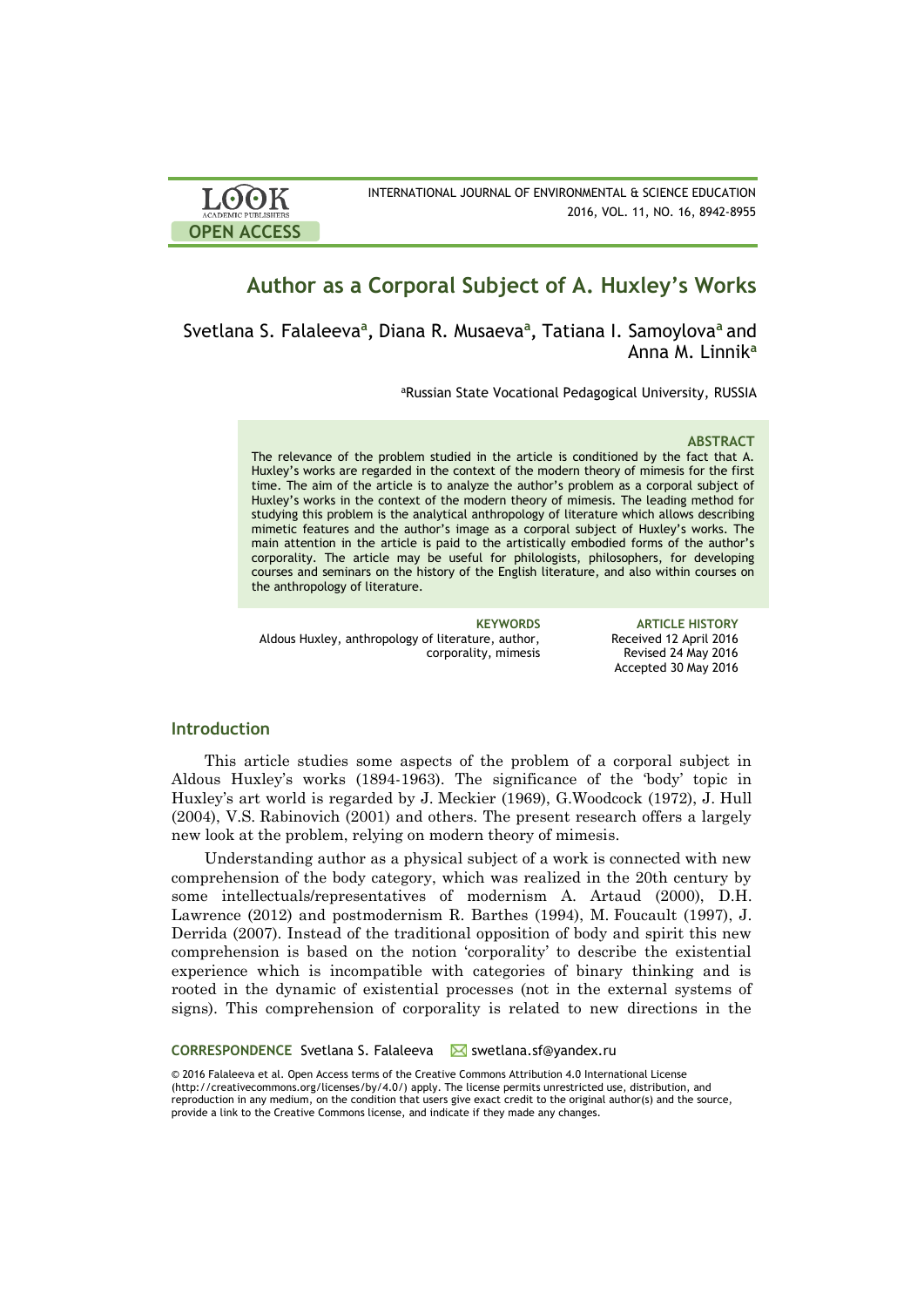theory of mimesis. In this theory the corporality of a subject is considered as an important factor of generating the text (author's corporality) and its reception (reader's corporality). From J. Kristeva (2003) point of view (based on J. Lacan (1999) research works) text is a process of indication which is rooted in a subject's body, that's why it should be studied on two levels: pre-linguistic and linguistic. Another approach to the problem of a corporal subject is based on the idea of the body 'escaping' this indication. R. Barthes (1994) connects the text interpretation with finding its true meaning and reading with sensual experience of the reader meeting the text. He says, 'Text has a human image. Can it be the image of a human body? Certainly.' (Barthes, 1994) In Barthes' opinion (1994), this 'image' has non-structural character. He writes, 'Enjoyment of the text does not lie in its grammar functioning like the physical enjoyment doesn't lie in physical functions of a body' (Barthes, 1994). And the reason of it Barthes sees in the fact that the text is 'a product of another way of division and another type of nomination' (Barthes, 1994).

When a non-grammatical way of the text existence was opened, V.A. Podoroga developed a new approach to the text analysis which he called 'the analytical anthropology of literature' (Podoroga, 2006; Podoroga, 1999). Podoroga (2006) sees a text as auto-bio-graphy (he uses this very spelling to underline the meaning of each component of the term). Under 'auto-bio-graphy' he understands a work as imprinted in writing a mimetic print of author's ways of existence. The notion of 'work' in this conception includes a complex of artistic texts and also the author's other texts (like his letters, diaries etc.). We can suggest that V.A. Podoroga's (1999, 2006) approach moves the traditional biographic method of studying literature on a new level. V.A. Podoroga (2016) suggests that the foundation of an author's work (a complex of works) is 'archetypic senses' which makes the author's existence as a subject impossible ('it's not important how we name him – the Author, the Subject or the Minor God' (Podoroga, 2006)). From Podoroga's point of view, the form of a work (not its contents, but the form – composition, the system of images, tropes etc.) takes the corporal dynamic of the author, his behavior and subconscious experiences. So, V.A. Podoroga (2006) reveals three levels of mimesis in an art work (three levels of mimetic relation of the work to reality beyond the text). The first level is this 'archetypic sensuality', that is, elements of the author's psycho-corporal experience which provide the character of his existence. The second level is the 'inner-work' mimesis which is the relation between the author's psycho-corporal experience and some stable components of his work poetics. The third level is the 'external' mimesis which is the artistically imprinted form of the author's relation to the reality beyond the text. All these levels are logically connected to each other.

We regard some aspects of the problem of the corporal subject in the works of Aldous Huxley in the context of the mimesis theory considering his works (novels, letters, essays) and the reality beyond the text (everyday life of the author as a real human).

Huxley's own physical existence was a question which he tried to answer. This was evident directly from the comments in his letters and indirectly from the topics of his essays, reviews, reports, his interests, his circle of friends etc. It's notable to say that in 1955, after his first wife Mary's death, he confessed, 'She was more capable of love and understanding than almost anyone I have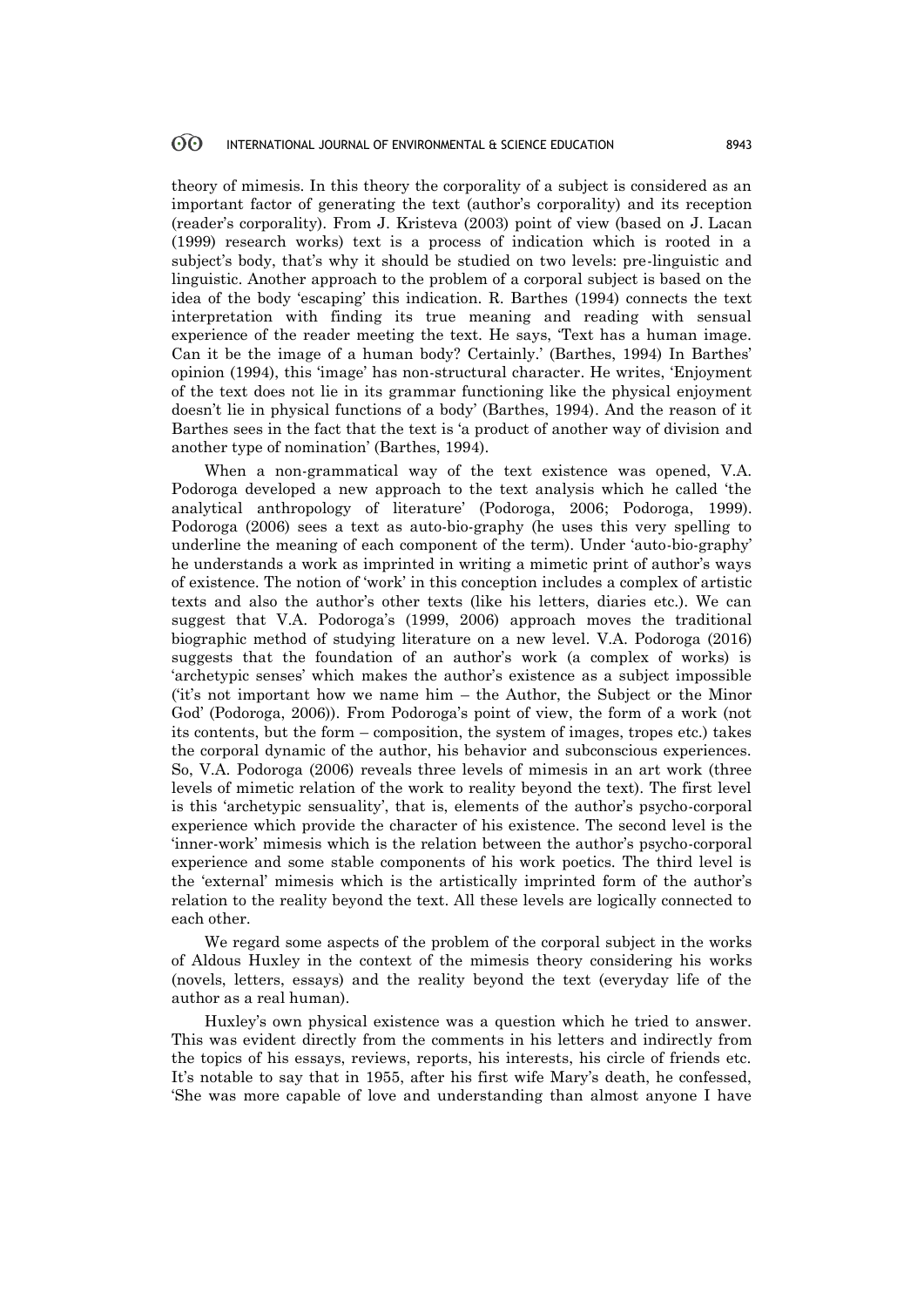ever known, and in so far as I have learned to be human – and I had a great capacity for not being human – it is thanks to her.' (Letters of Aldous Huxley, 1969) This unusual formulation - 'to be human' - means, in Huxley's terms, the balance between the body and the spirit. This statement shows the crisis in Huxley's world view which happened in the second half of 1930s. Huxley faced the tragic duality in estimating physical origin: on the one hand, he thought of a body as an important part of harmonic existence (this point of view was formed under the influence of his friend – and opponent – D.H. Lawrence (2012); on the other hand, he saw a body as an obstacle for spiritual development. An effort to overcome this duality became an essential element of Huxley's world view evolution. Particularly, in his works of 1920s-1930s two groups of characters are constantly found: the first ones live in natural balance between the physical and the spiritual (like Anne and Gombault from 'Crome Yellow', 1921 (1922), or Rampion from 'Pointer Counter Point', 1929 (1971) and others), the second ones distort the displays of the physical and/or preach the idea of insignificance of a body (like Mr. Scogan from 'Crome Yellow' (1922), Coleman from 'Antic Hay', 1923 (1949), Spendrell, Lucy Tantamount from 'Point Counter Point' (1971)). As opposed to his former sceptic estimation of a human nature the 'late' Huxley (1942, 1967, 1972, 1977) declares the necessity to study the body unseparated from the consciousness. The science and transcendental experience can bring this unity to harmony. In Huxley's opinion, the body, as well as the consciousness, needs to be fully explored. In this period of time Huxley is obsessed with medicine, psychology, physiology. He studies books, corresponds to famous psychiatrists, physiologists, pharmacologists, he even takes parts in medical congresses/conferences. At the same time he is greatly interested in diagnostics of his own health and takes part in some scientific and non-scientific experiments. Concerning this notable is C. Isherwood's statement, 'Aldous was an exceptionally sensitive human instrument, and his health was correspondingly variable. One week he would look fresh and healthy and even robust; the next, wan, shattered… He suffered from all kinds of ailments; but they seemed to interest him quite as much as they distressed him. He would talk about them at length, objectively and without complaining'. (Aldous Huxley, 1965) His new interpretation of the physical Huxley shows in his essays and reports 'The Art of Seeing', 1942 (1942), 'The Perennial Philosophy', 1945 (1970), 'The Doors of Perception', 1954 (1971), 'The Human Situation', 1959 (1977) and others, and novels, like 'After Many a Summer, 1939 (1967), 'The Genius and the Goddess', 1955 (1955), 'Island', 1962 (1972). So, it's right to say that this big interest of Huxley the writer and Huxley the philosopher to the problem of the body is caused by personal significance of this problem for Huxley the human. In other words, questions of Huxley's personal existence and attitude to his own body substantiate contents and form of his works.

Surveying Huxley's attitude to the problem of the physical we can say that the postulate 'learn yourself (cognosce te ipsum)' that he declares is substituted in his own practice by another postulate which can be formulated as 'heal yourself'. That is, Huxley identifies the body with the body model which is a healthy standard (Falaleeva, 2010). Looking for this model Huxley became deeply interested in eastern philosophy, mysticism, meditation, as well as in scientific research of human psychic and physiology. And theses interests are of certain significance. On the one hand, in some of his essays ('The Perennial Philosophy', 1970 and others) Huxley develops the idea of comprehension of the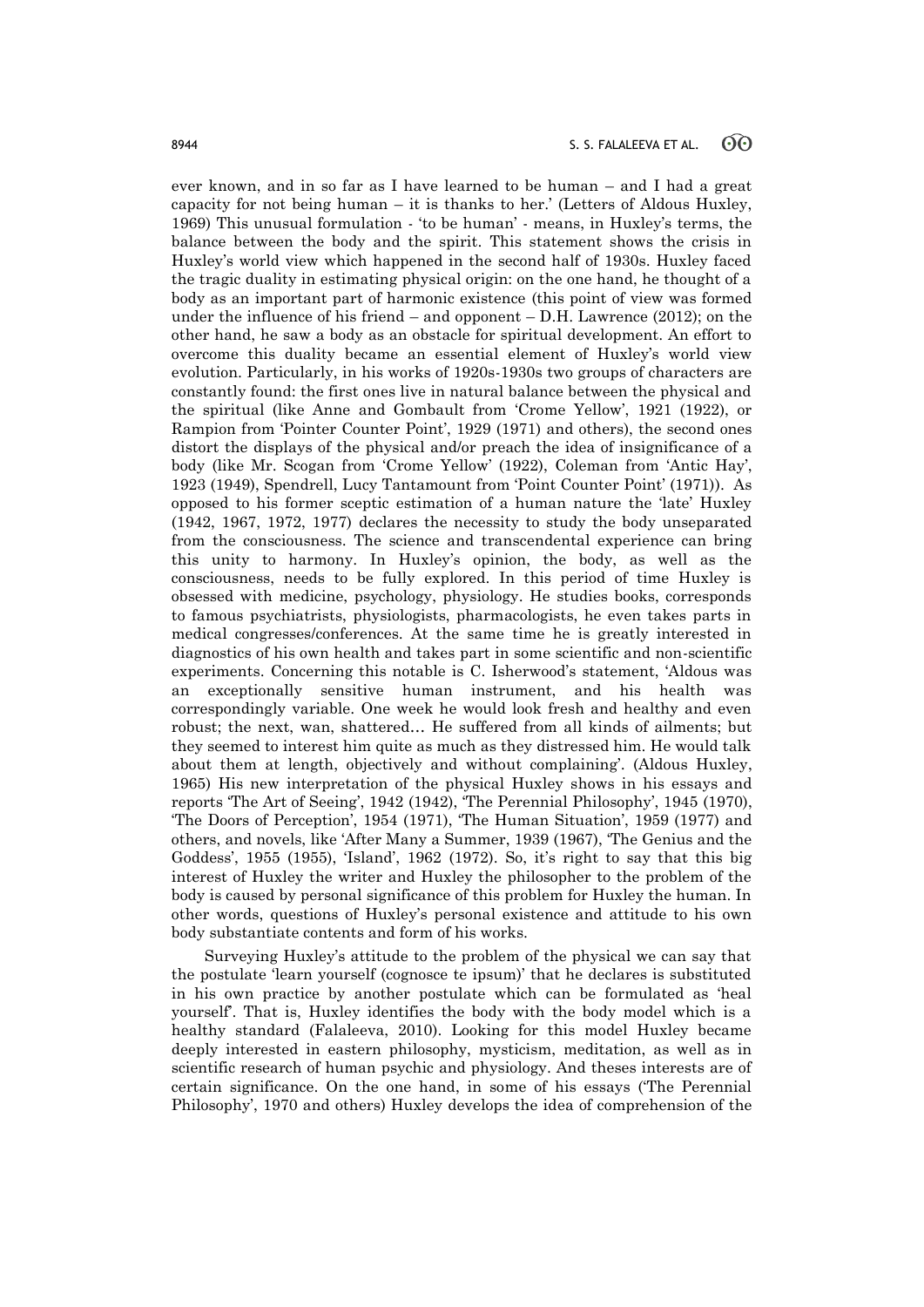unity of things according to the eastern formula "Thou art That'. In Huxley's opinion, meditation and comprehension of variety/plurality of 'ego' through mystic practice lead a person to his identification with the world and bring his mind and body to the harmony. On the other hand, Huxley is interested in such questions/problems as types of a personality, human temper, body structure, influence of some anatomic and physiological features of a person on his character and vice versa. For example, the book 'The Physical Basis of Personality' by C.R. Stokkard drew his attention for a long time. Of certain significance is Huxley's interest in the theory of psychophysical types by W. Sheldon, whose books Huxley called 'the first serious advance in the science of man since the days of Aristotle'. (Letters of Aldous Huxley, 1969) His greatest attention in this theory Huxley pays to the ectomorph-cerebrotonic type, identifying himself with it. In 'The Perennial Philosophy' (1970) he studies features of this type in detail. Particularly, Huxley (1970) writes that ectomorph's intestine is 1.5 times shorter than endomorph's intestine and weighs twice as little; ectomorph's muscles are hardly developed etc. In the end the author says that ectomorph's body surface is unproportioned to its weight, that is, has weak physical origin. Then Huxley defines psychologically distinguished cerebrotonic type as 'the over-alert, over-sensitive introvert, who is more concerned with what goes on behind his eyes with the constructions of thought and imagination, with the variations of feeling and consciousness than with that external world.' (Huxley, 1970) Huxley names Christ as an ideal ectomorph-cerebrotonic who gained this unity with the world. He writes about Christ, 'The over-alert, over-sensitive introvert, who is more concerned with what goes on behind his eyes with the constructions of thought and imagination, with the variations of feeling and consciousness than with that external world.' (Huxley, 1970)

### **Methodological Framework**

#### *Research methods*

In the process of the research the following theoretical methods were used: analytical anthropology of literature, biographical method, narrative analysis, philosophical and psychoanalytic approaches to literary criticism.

#### *Investigation stages*

The process of the investigation included 4 stages.

On the first stage we studied the works of A. Huxley: novels, short stories, essays, letters, journalism etc.

On the second stage we studied works on the biography of A. Huxley, as well as research and development of his work.

On the third stage we studied mimesis theory, ranging from classical to post-modern representations of concepts, as well as works on research of the category of corporality.

On the fourth stage of the study we carried out the analysis of biographical motives in the works of A. Huxley, defined body-oriented elements of the poetics of his texts, studied the particular qualities of the narrative structure, drew conclusions about the representation of the author as a corporal subject.

#### **Results**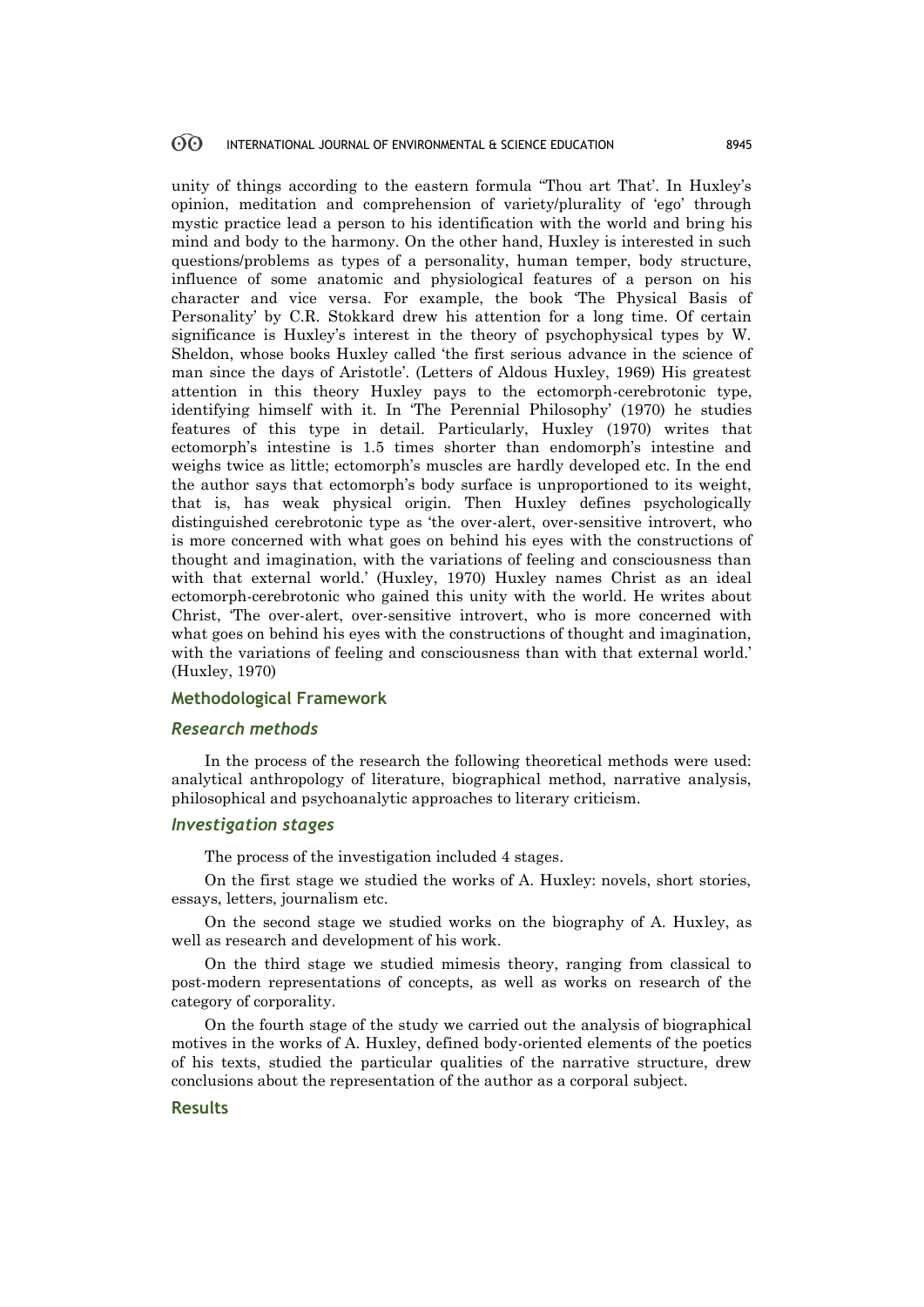#### *The phenomenon of sight in Huxley's life and works: mimetic aspect*

First of all, we consider mimesis which is connected with the author's 'original' ontological experience. We relate this kind of mimesis to the traumatic events of Huxley's childhood: his mother's early death (Julia Huxley died from cancer on November, 30, 1908) and almost full loss of sight (in 1910). From Huxley's confessions and his friends and family's words we can say that his mother's death and this half-blindness are united for him as an experience of the loss of visual memory of the past. According to psychologist L.A. Huxley, his second wife, her husband's memories about his mother and the early childhood were gone and it worried him during all his life (Golovacheva, 2008). Huxley's inability to visualize things from memory is corresponding; for example, he writes, 'I am and, for as long as I can remember, I have always been a poor visualizer. <…> When I recall something, the memory does not present itself to me as a vividly seen event or object. <…> But such images have little substance and absolutely no autonomous life of their own.' (Huxley, 1956) It's interesting to note that Huxley associates his own half-blindness with the death, 'They (images. – S.F.) stand to real, perceived objects in the same relation as Homer's ghosts stood to the men of flesh and blood, who came to visit them in the shades'. (Huxley, 1956) Here we can appeal to J. Lacan (1999) 'stage of mirror' theory which clarifies mimetic mechanism of forming of 'ego'-image. According to J. Lacan (1999) the sight is the form of sensuality which allows a child to get the image of his pre-'ego' in comparison with his mother's body; at the same time the sight helps to identify this image with the ideal 'ego'. J. Lacan (1999) says: 'The function of the stage of mirror turns out to become a private case of the imago function which is to establish relations between a body and its reality or, as it's said, between Innerwelt and Umwelt'. In maintaining this relation the French psychiatrist gives the sight the function of creating the system of spatial identification of a subject through correlation of the inner and the outer. Taking into consideration Huxley's tragic childhood experience and his problem of visualization we can assume that his psychophysiological experience had some deformation of basic 'archetypical' view of the world which, in its turn, doesn't let a subject to fully build his corporal identity. In this context the images of a deformed body and their stability in all Huxley's works don't look but existential feature of his works corporality.

## *Mimetic features of characters in Huxley's works: violations of age and gender identity*

The given mimetic aspect concerns the form of a work. As one of the component of the form we consider the system of characters in the world of Huxley's novels. We compare the characters' appearance and body-oriented features of behavior. It is determined that the violation of corporal identity is a common means of describing the characters, both main and minor. In the first place we speak about the violations of gender and age identity which means that sex and age of the characters do not correspond to their perception by themselves and by other characters.

Asexuality is inherent in those characters that ignore or do not accept natural gender functions and models of behavior; they consider body as something minor (in opposition to spirit and mind). These are ardent utopists, idealists and romanticists (Scogan in 'Crome Yellow' (1922), Lypiatt in 'Antic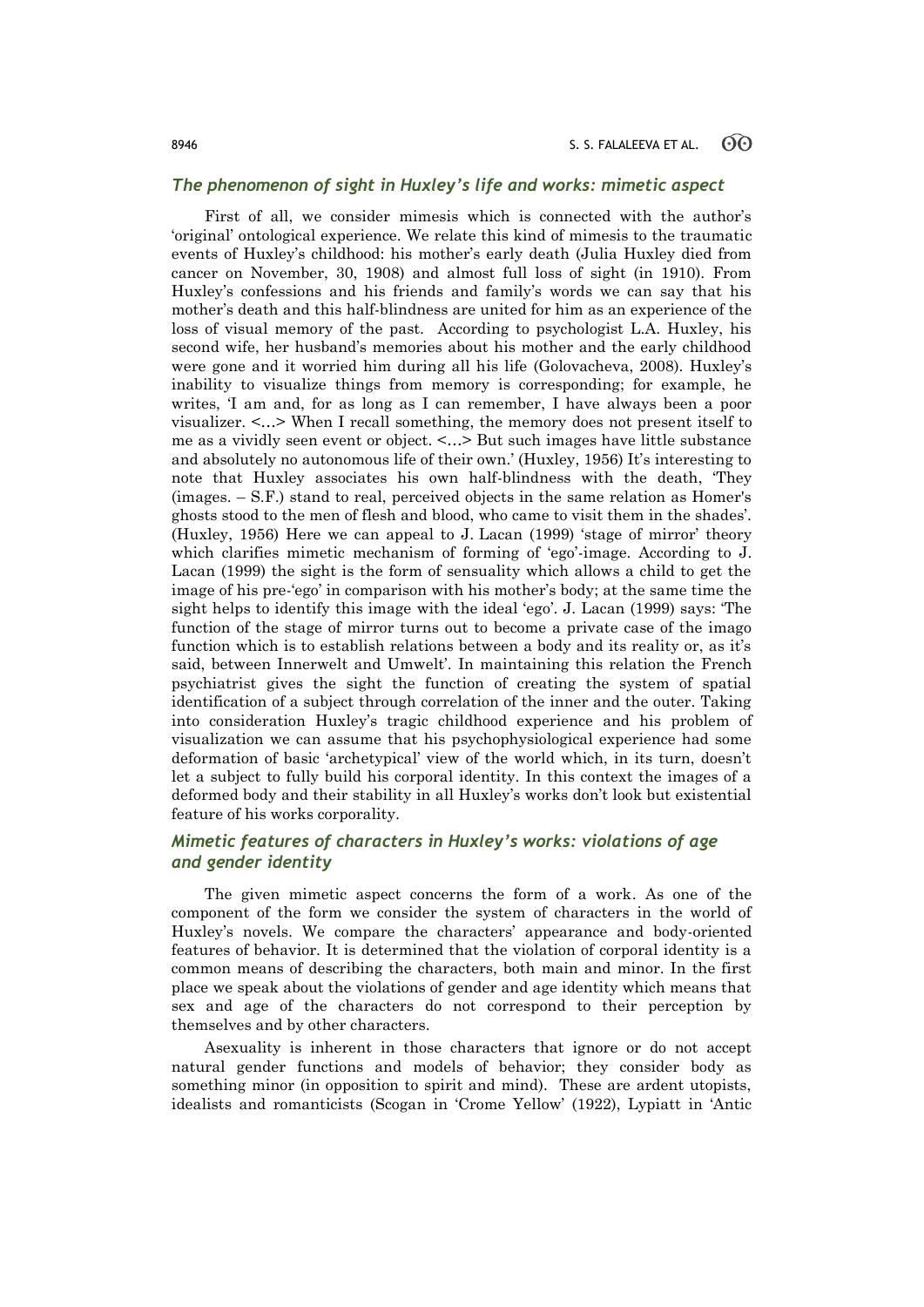Hay' (1949), Shelley in 'Point Counter Point' (1971), Murugan in 'Island' (1972) and others). 'He was only a kind of fairy slug with the sexual appetites of a schoolboy' (Huxley, 1971), says Rampion about P.B. Shelley. These characters declare mind, spirit and culture above passions and they cannot achieve anything important in either career or relationship with women (which are men's spheres of life). 'Men such as I and such as you may possibly become have never achieved anything. We're too sane; we're merely reasonable' (Huxley, 1922), says Scogan. Spinsters or married women who dislike sexy love make another group of asexual characters. As the result of their rejecting their gender roles the first ones are lonely and the second ones don't have children. As it's said about Marjorie in 'Point Counter Point', 'She liked the idea of love; what she did not like was lovers, except at a distance and in imagination. A correspondence course of passion was, for her, a perfect and ideal relationship with a man. Better still were personal relationship with women; for women had all the good qualities of men at a distance, with the added advantage of being actually there. They could be in the room with you and yet demand no more than a man at the other end of the system of post-offices.' (Huxley, 1971)

The violation of the gender identity is a common feature of Huxley's system of characters and it appears in the fact that people of one sex look and act like people of the opposite sex. While in the first group of characters this deformation of the body image is conditioned by their ideology (unacceptance of the corporal), characters from the second group feel comfortable in this deformed image. Thus, masculine images of women are common, for example, 'Her voice, her laugher, were deep and masculine. Everything about her was masculine' (Huxley, 1922), 'She's one of those women who have a temperament of a man. Men can get pleasure out of casual encounters. Most women can't; they've got to be in love, more or less. They've got to be emotionally involved. All but a few of them. Lucy's one of the few. She has a masculine detachment. She can separate her appetite from the rest of her soul.' (Huxley, 1971) Intellectual characters including those with autobiographical features have feminine characteristics: Denis Stone ('Crome Yellow' (Huxley, 1922)), Walter Bidlake ('Point Counter Point' (Huxley, 1971)), Hugo Ledwidge and Anthony Beavis ('Eyeless in Gaza' (Huxley, 1937)), Jeremy Pordage ('After Many a Summer' (1967)), Alfred Poole ('Ape and Essence' (Huxley, 1958)). They compare themselves with women and feel like 'not a man's men'; other people (both men and women) see them in this way, too. In both cases relationship with the opposite sex plays an important role in the character's body image identification. There are some examples: 'Somehow she had never thought of Denis in the light of a man who might make love; she had never so much as conceived the possibilities of an amorous relationship with him. He was so absurdly young, so … so… she couldn't find the adjective, but she knew what she meant' (Huxley, 1922), 'Walter had seemed in Marjorie's eyes to combine the best points of both sexes' (Huxley, 1971), 'What pleased her most about his feelings was their 'pure' unmasculine quality' (Huxley, 1971), 'Worst of all, not a man's man. Always surrounded by petticoats. Mother's petticoats, ant's petticoats, wives' petticoats' (Huxley, 1937), 'Whereas if he walked in front it would be an insult, a challenge to Mark to quicken his pace. Deliberately, Anthony lagged behind him, silent, like an Indian wife trailing through the dust after her husband.' (Huxley, 1937)

In one of Huxley's early short stories ('Farcical History of Richard Greenow', 1920) (Huxley, 1946) both male and female characters share the same body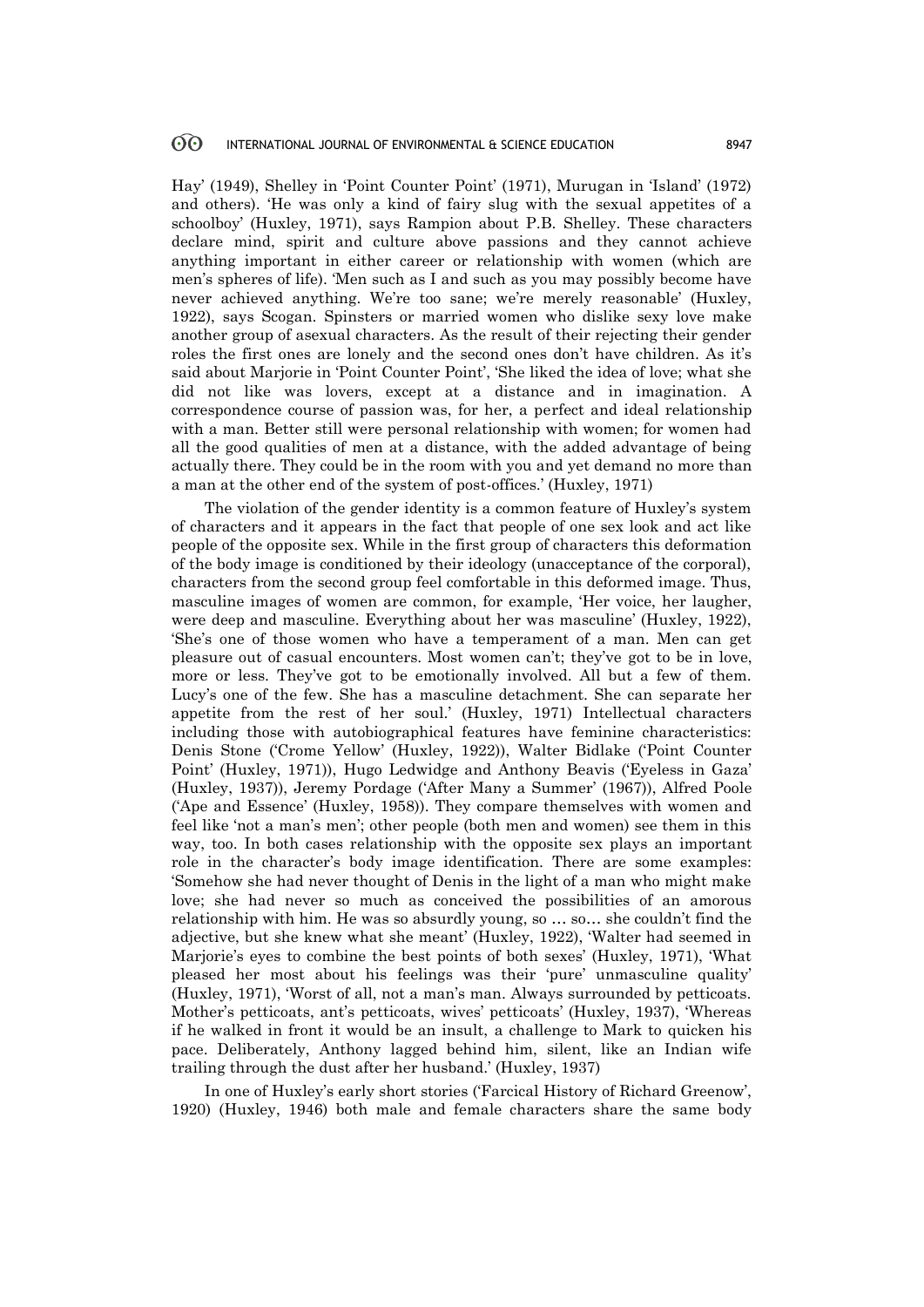(androgyne). The male character has split personality: a part of him identifies itself with Pirl Bellair (Huxley's aunt M. H. Word who stood for feminist ideas was Pirl's prototype). We should note the situations when Huxley's feminine character depends negatively on the object of his erotic affection, as he cannot realize his sexual potential because of his ambiguous sex status; such men are attracted to masculine women and then are rejected by the least after a short contact. The plot line of Lucy Tantamount (a masculine heroine) and Walter Bidlake (a feminine hero) in 'Point Counter Point' is very representative in this way. Let us underline the similarity of feminine male characters with asexual female ones: they all are unable to cope with men, prefer to communicate with women and think of the corporal manifestation as something repulsive.

The violation of age identity is shown in the characters' behavior models which do not correspond with their real age. There are childish, infantile features in their psychological immaturity and inability to fit an adult behavior model, that is to make decisions about their life, to be responsible for their actions, to gain success in competitions with other men (for male characters), to become a good wife and mother (for female characters). For example, 'She could never quite get it out of her head that she was a little girl playing at being grown up' (Huxley, 1971), 'He lay there like a child in the consolation of her embrace' (Huxley, 1971), 'She longed to take him in her arms, stroke his hair, lullaby him, baby-fashion, to sleep under her breast. And Guy, on his side, desired nothing better than to give his fatigues and sensibilities to her maternal care, to have his eyes kissed fast, and sleep to her soothing. In his relations with women – but his experience in this direction was deplorably small – he had, unconsciously at first but afterwards with a realization of what he was doing, played this child part.' (Huxley, 1986) The characters who try to keep their young appearance by all means also experience the violation of age identity. These are John Bidlake Sidney Quarles ('Point Counter Point' (Huxley, 1971)), Jo Stoyte ('After Many a Summer' (Huxley, 1967)) and others. Their images are linked to the motive of escaping illness and death which can reach you at any moment of life (this motive will be studied later in the article).

Together with these groups of characters in Huxley's works there are heroes who preach deliberate and whole existence. They are Rampion ('Point Counter Point' (Huxley, 1971)), Miller ('Eyeless in Gaza' (Huxley, 1937)), Propter ('After Many a Summer' (Huxley, 1967)), Rontini ('Time Must Have a Stop' (Huxley, 1998)), Dr. MacPhail ('Island', 1962 (Huxley, 1972)) etc. They are mouthpieces of the ideas about ways of human perfection. They criticize or they are ready to explain the right and the wrong of living but their ideas are not embodied in their own actions and experiences. In Huxley's last novels 'The Genius and the Goddess' (1955) (Huxley, 1955), 'Island' (1962) (Huxley, 1972) there is motive of 'healing' of a character with the violation of his body identity (John Rivers and Will Farnaby) under the influence of ideas of preachers. In these novels the infantile cynics John and Will learn some rules of life which are new for them, compare these rules with their own stereotypes and discover the foolishness of the least. The author isn't embarrassed by the declarative character of his heroes' evolution.

Within his aesthetic theory M.M. Bakhtin (1975) models the connection between the author and the character of the piece of art as follows: the author represents an external -in relation to the 'character's world'- aesthetically active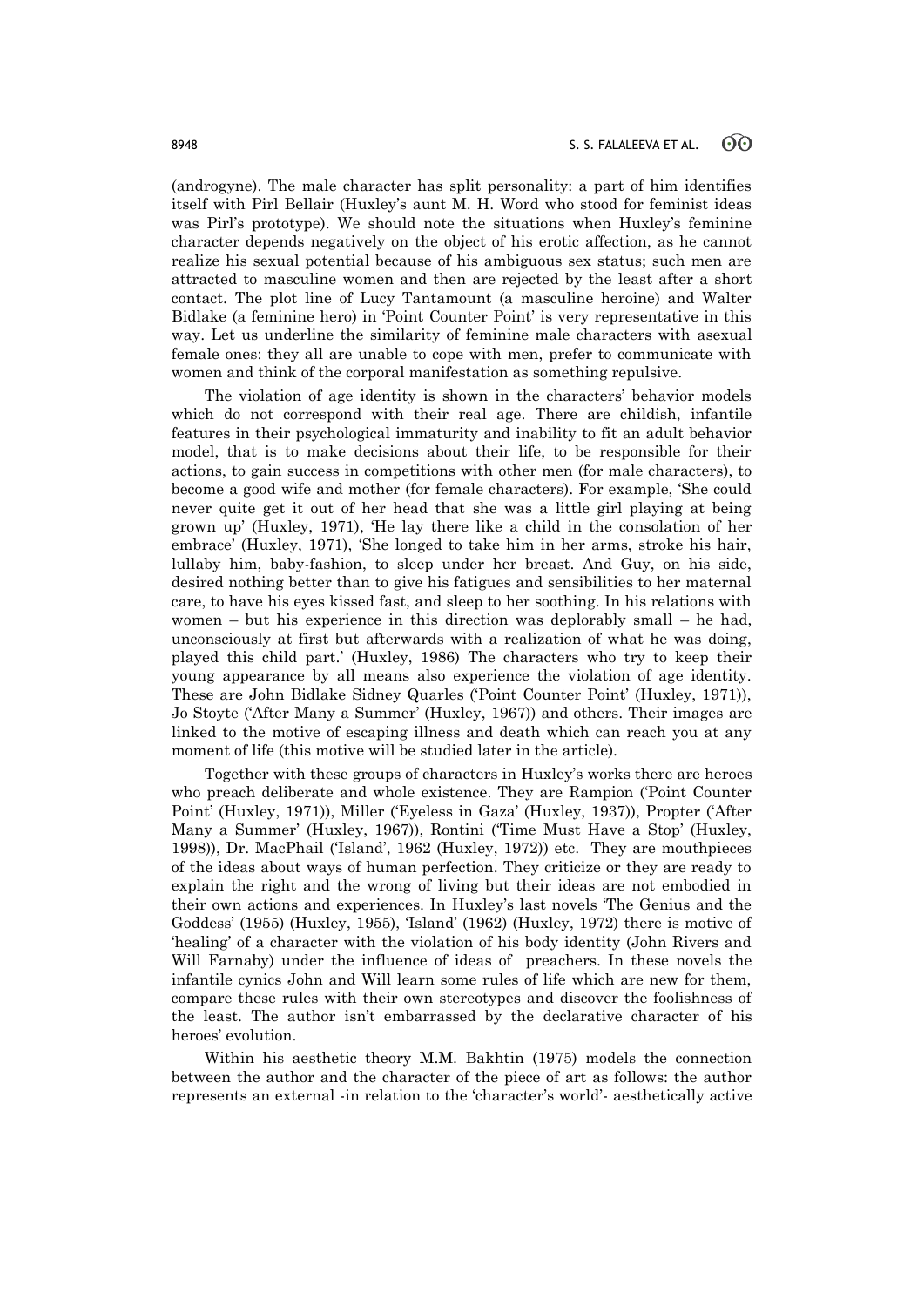#### 60 INTERNATIONAL JOURNAL OF ENVIRONMENTAL & SCIENCE EDUCATION 8949

position, which expresses its attitude to the character and his values through the system of aesthetic means. Mimetic theory by V.A. Podoroga (1999, 2006) in this aspect takes into account the concept of M.M. Bakhtin (1975), but claims exactly body-oriented character's dependence on the author. As a whole, the violations of the characters' body identity generate the images of the grotesque body which is rejected, frustrated and needs treatment. It is regarded as pathology.

#### *'Negative mimesis' in Huxley's works: the fear of body and disgust*

The images of fear and repulsion are the elements of the 'external' mimesis of Huxley's works; they are linked with the images of ill and dying bodies and monsters.

First of all, it sets a constant association of body images and motives of illness and death in Huxley's works. For example, his novel "Point Counter Point' starts with the epigraph from F. Grevill's poem (a part of the same poem is used in Huxley's early short story 'The Bookshop', 1920 (Huxley, 1949)):

- Oh, wearisome condition of humanity,
- Born under one law, to another bound,
- Vainly begot and yet forbidden vanity,
- Created sick, commended to be sound.
- What meaneth nature by these diverse laws,
- Passion and reason, self-division's cause? (Huxley, 1971)

This poem shows Huxley's main line in comprehension of human nature and destiny, their original handicap in the 'illness – health' opposition. Through Huxley's works we can see the growing number of images of physical and mental diseases. There are some examples. In 'The Monocle' (1920) (Huxley, 1949) the main character suffers from astigmatism and myopia of his left eye (this is an autobiographical detail) (Huxley, 1946). The hero of "Farcical History of Richard Greenow' (Huxley, 1949) is a schizophrenic. In the novel 'Crome Yellow' (Huxley, 1922) baron Lapit is a dwarf; his own physical disease makes him think that it's not him who is ill but all the other people of a normal height ('barbarians'). In the novel 'Antic Hay' (Huxley, 1949) the mother of Gambril Jr dies from cancer when he is a little boy. Later Gambril comes to the idea of the horrible unity of God and illness, 'Thou shalt fear the Lord thy God and ulcers.' (Huxley, 1949) Another character of this novel, Coleman, is obsessed with the frightful idea of the body sickliness, 'Thousands of women are now in the throes parturition, and of both sexes thousands are dying of the most diverse and appalling diseases, or simply because they have lived too long.' (Huxley, 1949) In the novel 'Point Counter Point' Marjorie thinks of her pregnancy as disease which could lead her to death ('Marjorie was conscious only sickness and lassitude', 'He knows I'm ill', "Walter might not succeed in killing her now. But perhaps it would happen in any case, when the child was born. The doctor had said it would be difficult for her to have a baby. The pelvis was narrow' (Huxley, 1971)). John Bidlake gets cancer. Little Phil, Quarles' child, dies from meningitis. In 'Eyeless in Gaza' (Huxley, 1937) there's the same situation as in 'Antic Hay' (Huxley, 1937), the main character's mother dies from cancer in the prime of her life and so does his uncle James; terminally ill is Mary Amberley who indirectly causes his best friend Brian Fox's suicide. In the novel 'After Many a Summer' Pordage suffers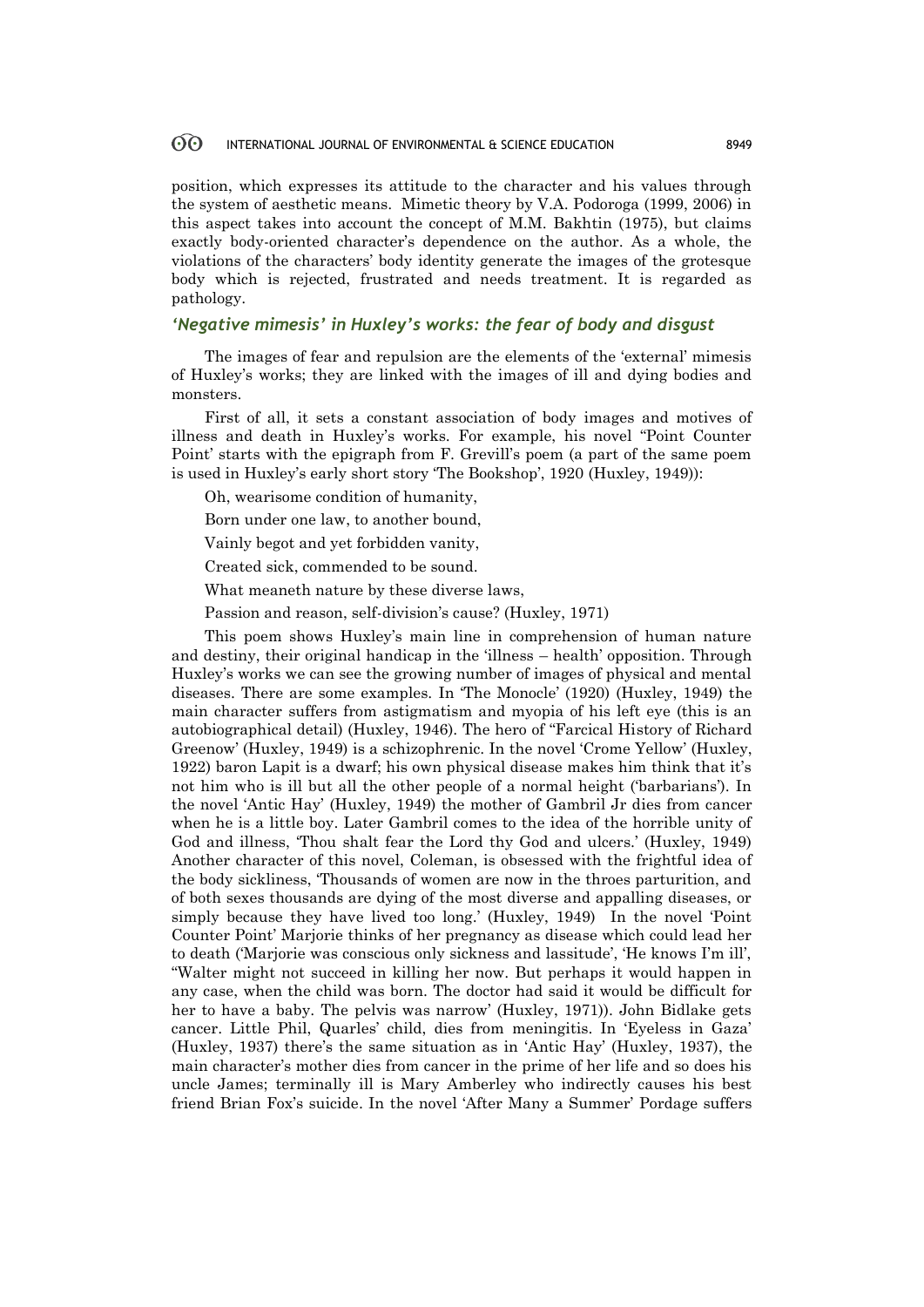from myopia; Stoyte has hypertension, he lives in constant fear of death and keeps thinking 'of his own corpse, and of judgment and the flames.' (Huxley, 1967) In Huxley's late novels the number of oncologic disease is growing. The characters die from cancer. They are Bruno Rontini from 'Time Must Have a Stop' (Huxley, 1998), Kate's mother from 'The Genius and the Goddess' (Huxley, 1955), Aunt Mary and Lakshmi from 'Island' (Huxley, 1972). The list can be continued. The viewpoint of Cardan ('Those Barren Leaves') is representative: 'You can't get over the fact that, as the end of everything, the flesh gets hold of the spirit, and squeezes the life out of it, so that a man turns into something that's no better than a whining sick animal. And as the flesh sickens the spirit sickens, manifestly. Finally the flesh dies and putrefies; and the spirit presumably putrefies too.' (Huxley, 1972) The images of illness and death do not only exist in Huxley's texts as medically diagnosed physical and mental diseases of a person but also metaphorically, spreading on individual world views, social rules and institutions etc. For example: 'It's the disease of modern man. I call it Jesus's disease on the analogy of Bright's disease. Or rather Jesus's and Newton's disease; for scientists are as much responsible as the Christians. So are the big business men, for that matter. It's Jesus's and Newton's and Henry Ford's disease' (Huxley, 1971), 'The world we've made for ourselves is a world of sick bodies and insane or criminal personalities' (Huxley, 1967), 'We have no established church, and our religion stresses immediate experience and deplores belief in unverifiable dogmas and the emotions which that belief inspires. So we're preserved from the plagues of popery on the one hand and fundamentalist revivalism on the other' (Huxley, 1972) etc. Thus, the body appears as a source of danger, a threat to the existence; in this context the bodily is metaphorically transformed into the figures of monstrous creatures.

According to M. Foucault (1997), a monster is the Other which threatens the self-identity of the mind from the inside. He says, 'The animal origin is not any longer domestic or tamed by human values and symbols, from now on… it reflects the dark rage and fruitless madness that reign in human so' (Foucault, 1997). Abruption is the only form of mimetic relation to the monster, as it lies beyond human and animal laws. Let us look at the final scene of the novel 'After Many a Summer'. It says, 'On the edge of a low bed, at the centre of this world a man was sitting... His legs, thickly covered with coarse reddish hair, were bare. <…> He sat hunched up, his head thrust forward and at the same time sunk between his shoulders. With one of his huge and strangely clumsy hands he was scratching a sore place that showed red between the hairs of his left calf.  $\langle \ldots \rangle$ Suddenly, out of the black darkness, another simian face emerged into the beam of the lantern – a face only lightly hairy, so that it was possible to see, not only the ridge above the eyes, but also the curious distortions of the lower jaws, the accretions of bone in front of the ears. Clothed in an old check ulster and some glass beads, a body followed the face into the light.

'It's a woman,' said Virginia, almost sick with a horrified disgust she felt at the sight of those pendulous and withered dugs.' (Huxley, 1967).

In Huxley's works the images of monsters appear within the motive of human 'animalization', degrading towards archaic stages of his genesis. Here we address to M. Yampolsky's comment about the meaning of such deformations in the history of culture. He says, 'We are talking about forms of creating 'according to a sample' like with Augustin's resurrection. But in Augustin's work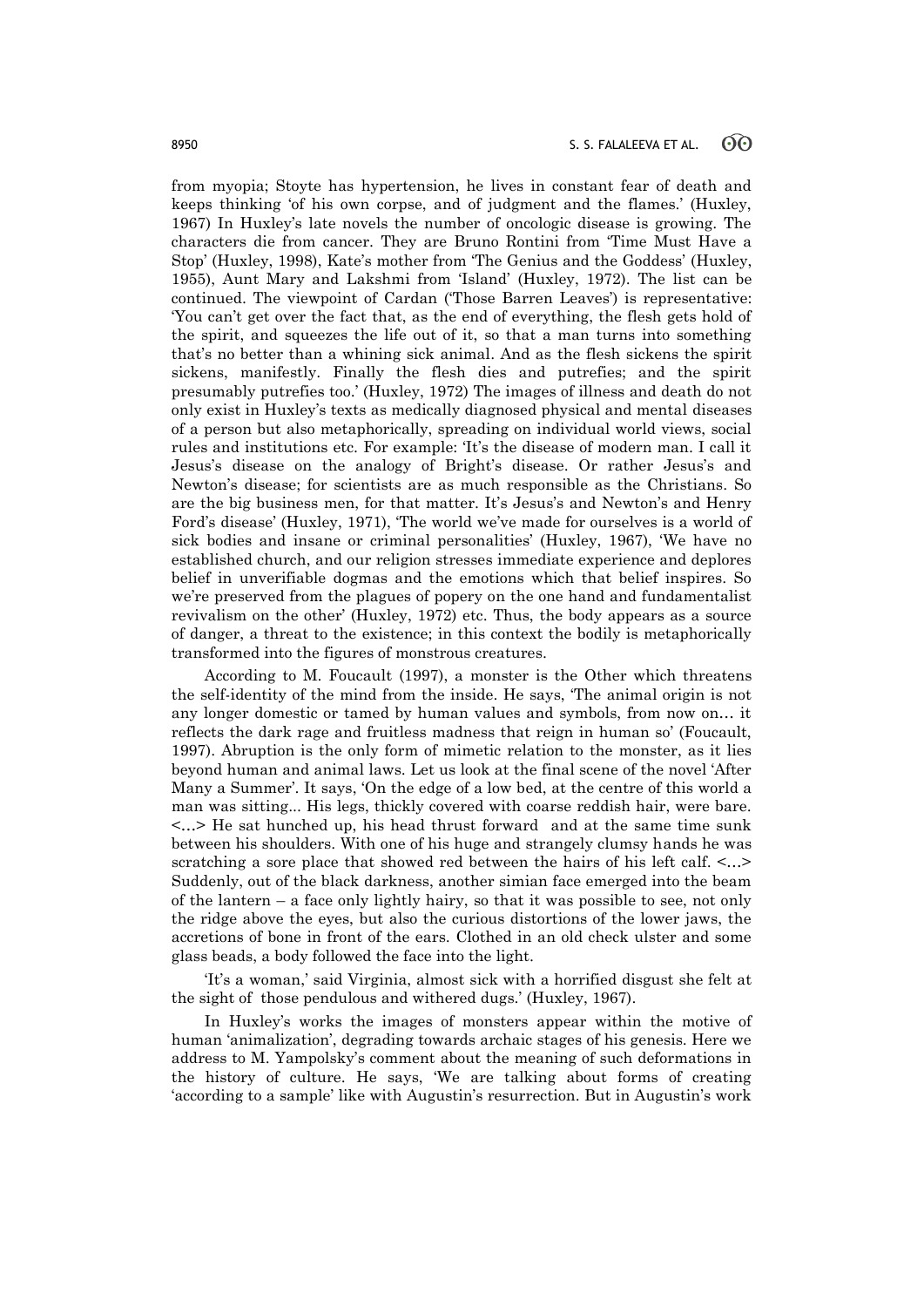#### $60^{\circ}$ INTERNATIONAL JOURNAL OF ENVIRONMENTAL & SCIENCE EDUCATION 8951

bodies of the resurrected imitate the invisible and ideal body of Christ, which is the ideal archetype of a human body in general. A human was once created according to this sample but then was deformed by original sin. The resurrection of a monster is the reconstruction of the original project.' (Yampolsky, 2004) Huxley's monsters appear from the archaic past as anthropomorphic monstrous archetypes. It is significant, that in the first novel 'Crome Yellow' (Huxley, 1922) there is a plot about people originating from blood-thirsty giants of mythological times. In the novel 'After Many a Summer' (Huxley, 1967) this plot is transformed to the history of evolution which is going backwards (a character turns into a monstrous monkey). In the anti-utopia 'Ape and Essence' (Huxley, 1958) the motive of animalization is realized within the whole human civilization. A little scene from 'Antic Hay' (Huxley, 1949) confirms the fact that Huxley's monsters possess the semantics of a 'negative' corporal sample in which the fatal ugliness of the human nature is reflected. In this scene Coleman mentions sneeringly the 'physiology of Archetype'. Under the archetype Adam is meant. On the one hand, he symbolizes the deformed image of God in a human; on the other hand, he implies the body sinfulness and questions the utopia of body and spirit harmony.

In the context of such comprehension of the corporality (the way to a monster, to the unhuman) the motive of repulsion of body and any contacts with it appears. Walter Benjamin was extremely right when he wrote, 'He who feels repulsion towards animals is afraid of the fact that touching will allow animals to recognize him as one of them. Deep inside the man is horrified by the fact that there's something in him which is so close to a repulsive animal that can be accepted by it.' (Benjamin, 2012) As for Huxley's novels, there are some physical images in them (including smells, colours etc.) which are unbearable for the characters. For example, 'Ordinarily Helen refused to go into the shop at all; the sight, the sickening smell of those pale corpses disgusted her' (Huxley, 1937), 'The air was hot and heavy with a horrible odour of stale sick breath and the exhalations of a sick body – an old inveterate smell that seem to have grown sickeningly sweetish with long ripening in the pent-up heat. A new, fresh smell, however pungently disgusting, would have been less horrible' (Huxley, 1971), 'Anthony took two breaths of that sweet-stale air, and felt his midriff, heave with a qualm of disgust. Fear and misery had already made him swallow his heart; and now this smell, this beastly that meant that the place was full of germs.' (Huxley, 1937) Perception of a repulsive object turns into an attempt to come back to it again and again (remember the frequency of describing different diseases, wounds etc.). J. Kristeva (2003) gives the mimetic meaning of this obsessive experience. She writes, 'As in enjoyment… this 'I' gives away its image to be reflected in the Other. He… draws this line so that 'I' wouldn't disappear but find its miserable existence in this very repulsion' (Kristeva, 2003).

### *Mimetic features of narration in the works of A. Huxley*

Huxley's narrative style is pretty specific. Its features affect all the above mentioned mimetic aspects of the author's presence in the novels and to some extent compensate negativism of the author's corporeality. This compensation is made with the help of the forms of mimesis that are not connected with the sphere of corporeality. We are talking about an intellect which serves as a spatial frame for settled borders of the author's presence in the text. The representation of Huxley's autobiographical characters is quite indicative in this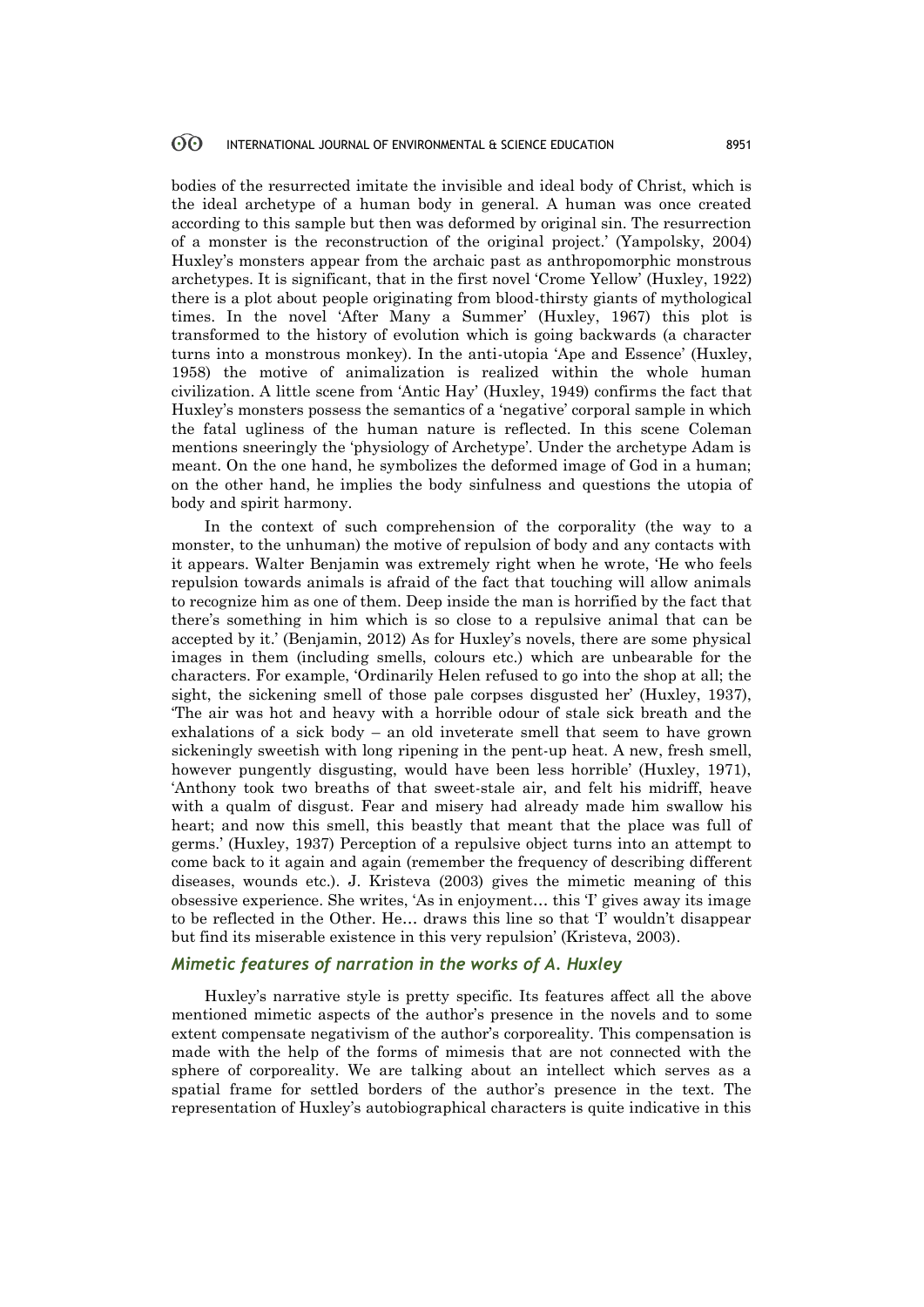connection, e.g. the one by Philip Quarles. 'It was so easy for him to be almost anybody, theoretically and intelligence. He had such a power of assimilation, that he was often in danger of being unable to distinguish the assimilator from the assimilated… <…> It was like a sea of spiritual protoplasm, capable of flowing in all directions, of engulfing every object in its path, of trickling into every crevice, of filling every mould.' (Huxley, 1971) A mimetic form of imitations of this kind for Huxley the author is a mimicry in the system of manipulation of modus of subjective narrative structure. The author's point of view is identified with a character's view in the narrative elements which are expressed in the form of free indirect speech. The author appropriates the character's point of view and accordingly masters the area of vision as a form of "intellectual body". As an example let's appeal to a passage from the novel "Point Counter Point". For illustrative purposes the fragments that are presented contain both properly direct speech of the character (standard font) and his free indirect speech (italics).

'She ought to have stuck to her husband. They could have had an affair. Afternoons in a studio. It would have been romantic.

'But after all, it was I who insisted on her coming away with me.'

'But she ought to have had the sense to refuse. She ought to have known that it couldn't last for ever.' But she had done what he had asked her; she had given up everything, accepted social discomfort for his sake. Another piece of blackmail. She blackmailed him with sacrifice. He resented the appeal which her sacrifices made to his sense of decency and honour.

"But if she had some decency and honour,' he thought, 'she wouldn't exploit mine.'

But there was the baby.

'Why on earth did she ever allow it to come into existence?' (Huxley, 1971)

In this passage Walter's direct speech alternates with his free indirect speech, creating the effect of his dispute with himself. But if the direct speech points to a literal transference of the character's words and there is no narration in the strict meaning, then the free indirect speech is in a dual position: it is the character's speech and the author's speech at the same time. There appears the effect of combined point of view (term by B.A. Uspensky (2000)) which is extremely common method in Huxley's narrative.

It is important to point out that the discursive transference of visual images appears within the character's 'physical' glance; the author uses Walter's 'eyes' as a certain optical instrument. For example, 'He looked at her wiping her tearwet face. Being with child had made her so ugly, so old. How could a woman expect…? But no, no, no! Walter shut his eyes, gave an almost imperceptible shuddering shake of the head. The ignoble thought must be shut out, repudiated.' (Huxley, 1971) The word combination 'he looked at' belongs to the author; there are no signs of the character's internal point of view. However, the word 'looked' fixes the point where the views combine, because then the glance is focused on the object that Walter sees. The phrase 'he looked at…' is similar to the transference of the indirect speech forms into visual line (for example, 'He said that…'); here the narrator doesn't describe the character's vision word by word, though he's close to it. 'Being with child had made her so ugly, so old' this is how Walter can see and say, looking at Marjorie, because he unwittingly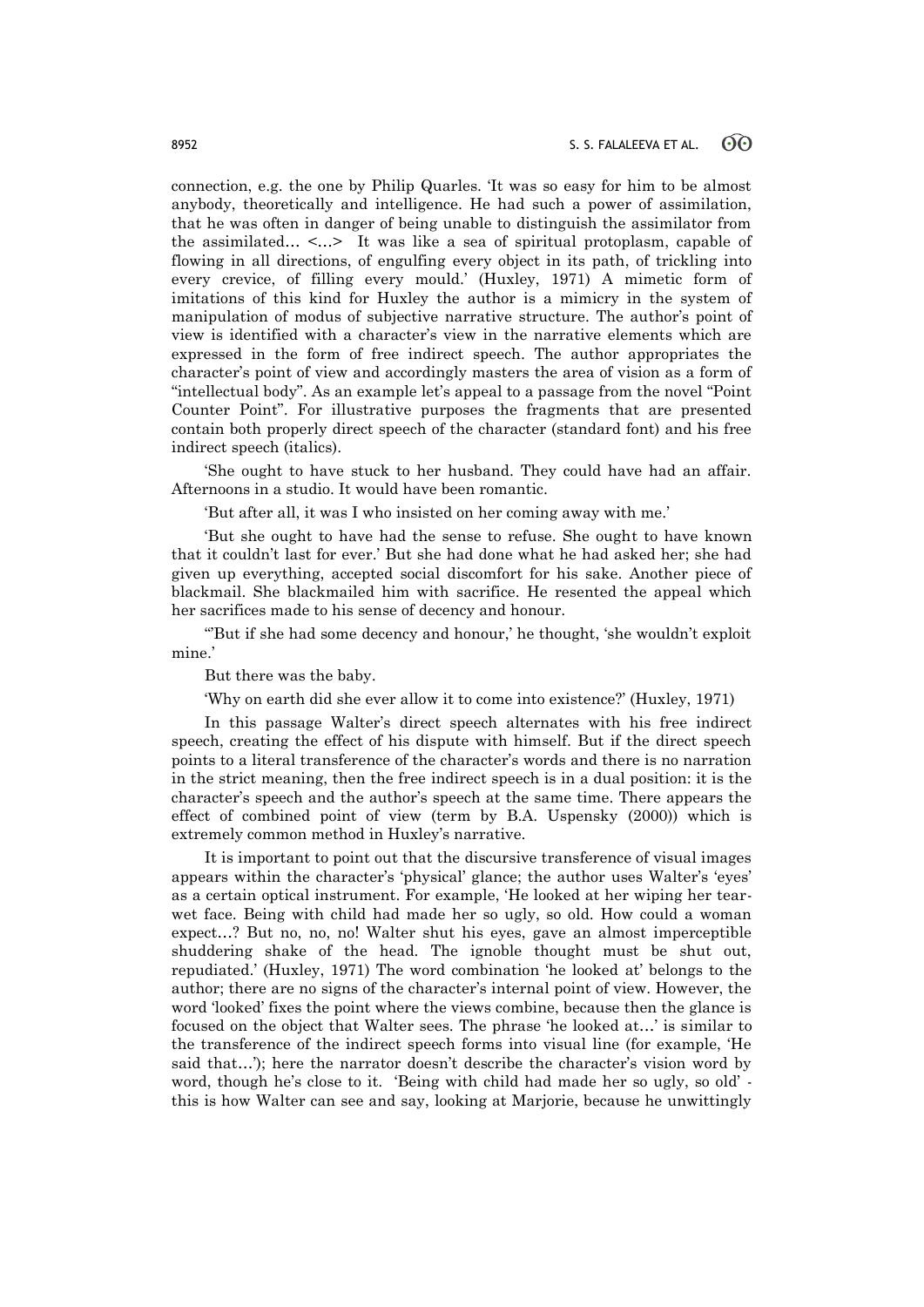#### 60 INTERNATIONAL JOURNAL OF ENVIRONMENTAL & SCIENCE EDUCATION 8953

compares her with Lucy; but only the author can convey this glance and these words (free indirect speech) from the inside of the character's point of view. 'How could a woman expect…? But no, no, no!'

In this way, Huxley the author realizes a special form of sense – 'intellectual vision' by placing himself inside the characters and appropriating their points of view. He lives through to every new point of view and finds in them the space for the corporal identification. They are all open to him but he isn't subordinate to any of them.

#### **Discussions**

J. Meckier (1969) writes about a 'split-man' as a typical Huxley's character, that is not, as a counter to some ideal 'Complete Man', identical to himself. He entirely identifies himself with a part of his 'ego', the cause of which is 'bodymind imbalance'. According to J. Meckier (1969), it causes 'distortion and 'perversion' of moral portrait and behavior, which in their turn serve as the objects for the writer's satire. S. Marovitz (1974) underlines the intensity of the writer's 'zoological interests'. From the researcher's point of view, Huxley's system of characters represents an 'intellectual zoo'. In that regard, he considers Huxsley's animalistic metaphors and images of works, on the one hand, as symbolic representations of human's corporality and, on the other hand, as satirical metaphors of human's handicap. G. Woodcock (1972) defines 'the dialectic of oppositions' as the essential feature of the writer's works and of the general image of the human in particular. In his view, the following dichotomous pairs are predominant: nihilism-mysticism, flesh-spirit, and corruptionregeneration. The conflict of the spirit and the body and the author's search for the unity of the oppositions are the subject of consideration of the monograph 'Aldous Huxley. Representative Man' by J. Hull (2004).

### **Conclusion**

The main attention in the article is paid to the artistically embodied forms of the author's corporality. It is revealed that for Huxley the author the sight is a key sense which is responsible for self-perception in the world. The inability to see well (half-blindness) defines the inner misbalance which is reflected in the works poetics. Violations of characters' gender and age identity (mainly the characters with autobiographical features) are one of the manifestations of this misbalance. It is shown that in Huxley's works there's a strong association of body images and the motive of death; the impossibility of the author's identification with the corporal creates anthropomorphic monsters and the motive of body repulsion. The analysis of the narrative structure of Huxley's texts allows us to talk about peculiar compensatory practice which is aimed to reconstruction of the author's mimetic connection with the world.

#### **Disclosure statement**

No potential conflict of interest was reported by the authors.

#### **Notes on contributors**

**Svetlana S. Falaleeva** is PhD, Senior Lecturer, Department of Germanic Philology of the Russian State Vocational Pedagogical University, Ekaterinburg, Russia.

**Diana R. Musaeva** is a student of the Department of Germanic Philology, Russian State Vocational Pedagogical University, Ekaterinburg, Russia.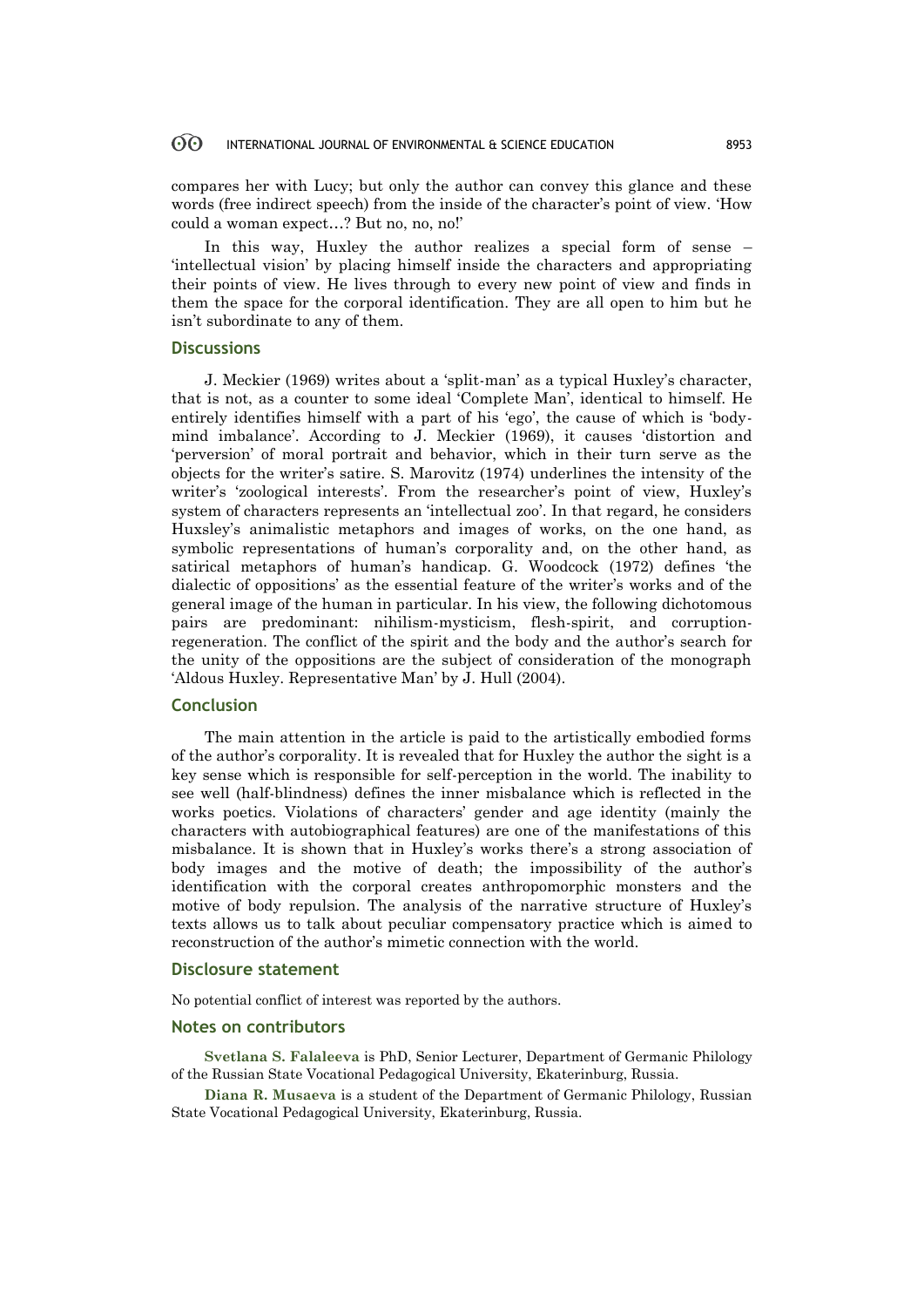**Tatiana I. Samoylova** is a student of the Department of Germanic Philology, Russian State Vocational Pedagogical University, Ekaterinburg, Russia.

**Anna M. Linnik** is a student of the Department of Germanic Philology, Russian State Vocational Pedagogical University, Ekaterinburg, Russia.

#### **References**

- Aldous Huxley. (1965). *Aldous Huxley: 1894 – 1963: A Memorial.* New York: Chatto & Windus, 174 p.
- Artaud, A. (2000). *The Theatre and Its Double*. Saint Petersburg: Symposium, 440 p.
- Bakhtin, M.M. (1975). *Questions of Literature and Aesthetics*. Moscow: Khudozhestvennaya Literatura, 504 p.

Barthes, R. (1994.) *The Pleasure of the Text* / *Selected Works*. Мoscow: Progress, Univers, 423 p.

Benjamin, W. (2012). *Einbahnstrasse*. Мoscow: Ad Marginem Press, 128 p.

Derrida, J. (2007). Writing and Diffference. Moscow: Akademichesky Proekt, 495 p.

Golovacheva, I.V. (2008). *Science and Literature: Aldous Huxley's Archeology of Scientific Knowledge*. Saint Petersburg, 344 p.

Hull, J. (2004). *Aldous Huxley. Representative Man*. London: Lit Verlag Munster, 600 p.

Huxley, A. (1967). *After Many a Summer*. London: Chatto & Windus. 314 p.

Huxley, A. (1949). *Antic Hay*. London: Chatto & Windus, 254 p.

Huxley, A. (1958). *Ape and Essence*. New York: Harper & Brothers, 205 p.

Huxley, A. (1942). *The Art of Seeing*. New York: Harper, 273 p.

Huxley, A. (1922). *Crome Yellow*. New York: George H. Doran Co, 307 p.

Huxley, A. (1971). *The Doors of Perception*. London: Chatto & Windus, 147 p.

Huxley, A. (1937). *Eyeless in Gaza*. New York: Harper & Brothers, 473 p.

- Huxley, A. (1955). *The Genius and the Goddess*. London: Chatto & Windus, 128 p.
- Huxley, A. (1986). *Happily Ever After / The Gioconda Smile*. London: Triad Grafton Books, 249 p.
- Huxley, A. (1956). *Heaven and Hell*. New York: Harper & Brothers, 103 p.
- Huxley, A. (1977). *The Human Situation. Lectures at Santa Barbara*. New York: Harper & Row, 261 p.
- Huxley, A. (1972). *Island*. New York: Harper & Row, 295 p.
- Huxley, A. (1946). *Limbo*. London: Chatto & Windus, 292 p.
- Huxley, A. (1970). *The Perennial Philosophy*. London: Chatto & Windus, 358 p.
- Huxley, A. (1971). *Point Counter Point*. London: Chatto & Windus, 448 p.
- Huxley, A. (1972). *Those Barren Leaves*. London: Penguin Books, 356 p.
- Huxley, A. (1998). *Time Must Have a Stop.* London: Dalkey Archive Press, 280 p.
- Lawrence, D.H. (2012). *Psychoanalysis and the Unconscious. Fantasia of the Unconscious*. Mineola, New York: Dover Publications, 240 p.
- Letters of Aldous Huxley (1969). *Letters of Aldous Huxley.* London: Chatto & Windus, 992 p.
- Falaleeva, S.S. (2010). Psychosomatic Aspect of Human Nature in A. Huxley's Works. *News of Ural Federal University. Humanities*, *82(4),* 120-126.
- Foucault, M. (1997). *History of Madness in the Classical Age*. Saint Petersburg: Universitetskaya Kniga, 576 p.
- Kristeva, J. (2003). *Power of Horror. An Essay on Abjection*. Saint Petersburg: Aletheia, 256 p.
- Lacan, J. (1999). *Seminars*. Moscow: Gnosis, 520 p.
- Marovitz, S. E. (1974). *Aldous Huxley's Intellectual Zoo*. New York: Prentice-Hall, 345 p.
- Meckier, J. (1969). *Aldous Huxley: Satire and Structure*. London: Chatto & Windus, 224 p.
- Podoroga, V.A. (1999). Dictionary of Analytical Anthropology. *Logos, 2,* 26-88.
- Podoroga, V.A. (2006). *Mimesis: in 2 v. Vol. 1: Gogol. Dostoevsky*. Moscow: Kulturnaya Revolutsia, Logos, 688 p.